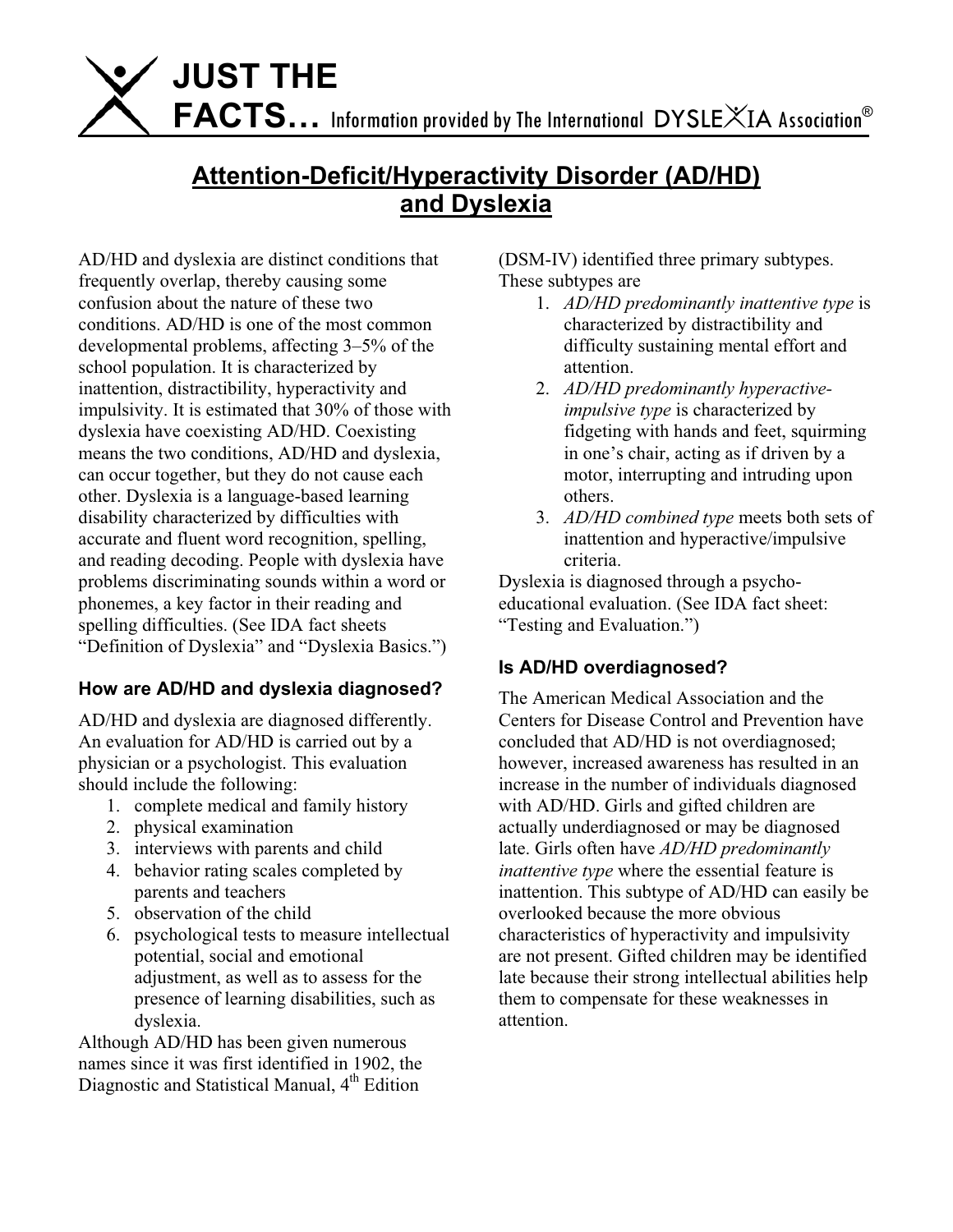### **Can individuals inherit AD/HD and dyslexia?**

Both AD/HD and dyslexia run in families. Genetics play a role in about half of the children diagnosed with AD/HD. For the other half, research has yet to identify a cause. Regarding dyslexia, about one third of the children born to a dyslexic parent will also likely be dyslexic.

#### **Are there characteristics that individuals with AD/HD and dyslexia have in common?**

Dyslexic children and children with AD/HD have some similar characteristics. Dyslexic children, like children with AD/HD, may have difficulty paying attention because reading is so demanding that it causes them to fatigue easily, limiting the ability to sustain concentration. People with dyslexia and those with AD/HD both have difficulty with reading. The dyslexic person's reading is typically dysfluent, with major problems with accuracy, misreading both large and small words. The person with AD/HD may also be a dysfluent reader, but his or her reading is not characterized by misreading words. The AD/HD reader may skip over punctuation, leave off endings, and lose his or her place. The dysfluency of both the ADHD person and the dyslexic reader may negatively impact comprehension. Both may avoid reading and derive little pleasure from it. Both the person with dyslexia and the person with AD/HD typically have trouble with writing. The typical dyslexic writer has significant problems with spelling, grammar, proofreading, and organization. The AD/HD writer often has difficulty with organization and proofreading. Both the dyslexic writer and the AD/HD writer may have handwriting difficulties.

Individuals with dyslexia and AD/HD may be underachieving in school even though they are often bright and motivated. The goal for them, as it is for all children, is to meet their potential. It is critical that children with these disorders be

carefully evaluated because treatment for one disorder is different from the other. Inaccurate diagnosis can lead to inappropriate intervention and a delay in timely, effective intervention.

#### **Have neurological studies shown functional and/or anatomical differences in the brains of people with AD/HD as compared to dyslexia?**

The scientific community has been attempting to define the exact changes in the human brain that lead to AD/HD and dyslexia. There have been pathologic studies of a few brains from people with dyslexia after they died. While some changes in the brain have been found between the brains of people with dyslexia and people who do not have dyslexia, no consistent pattern has emerged that allows the exact "dyslexic center" to be determined. More promising techniques have been developed, which can be performed in living persons. These include imaging studies, as well as physiologic studies. Once again, interesting leads have been found, but none has given us a definitive answer regarding the underlying mechanisms of these disorders. It should also be mentioned that these tests are research tools. There are currently no biologic tests routinely available that allow an objective diagnosis of dyslexia or AD/HD.

## **What is the outlook for children with dyslexia and AD/HD?**

If dyslexia and AD/HD are identified and treated early, children with these disorders are more likely to learn to overcome their difficulties while maintaining a positive self-image. Even though children with dyslexia do not outgrow their disability, they can learn to adapt and improve their weak skills. With proper remediation and needed accommodations, students with dyslexia can go on to be very successful students in colleges and universities, as well as in professional and adult life. After puberty, about 40–50% of children with AD/HD will improve